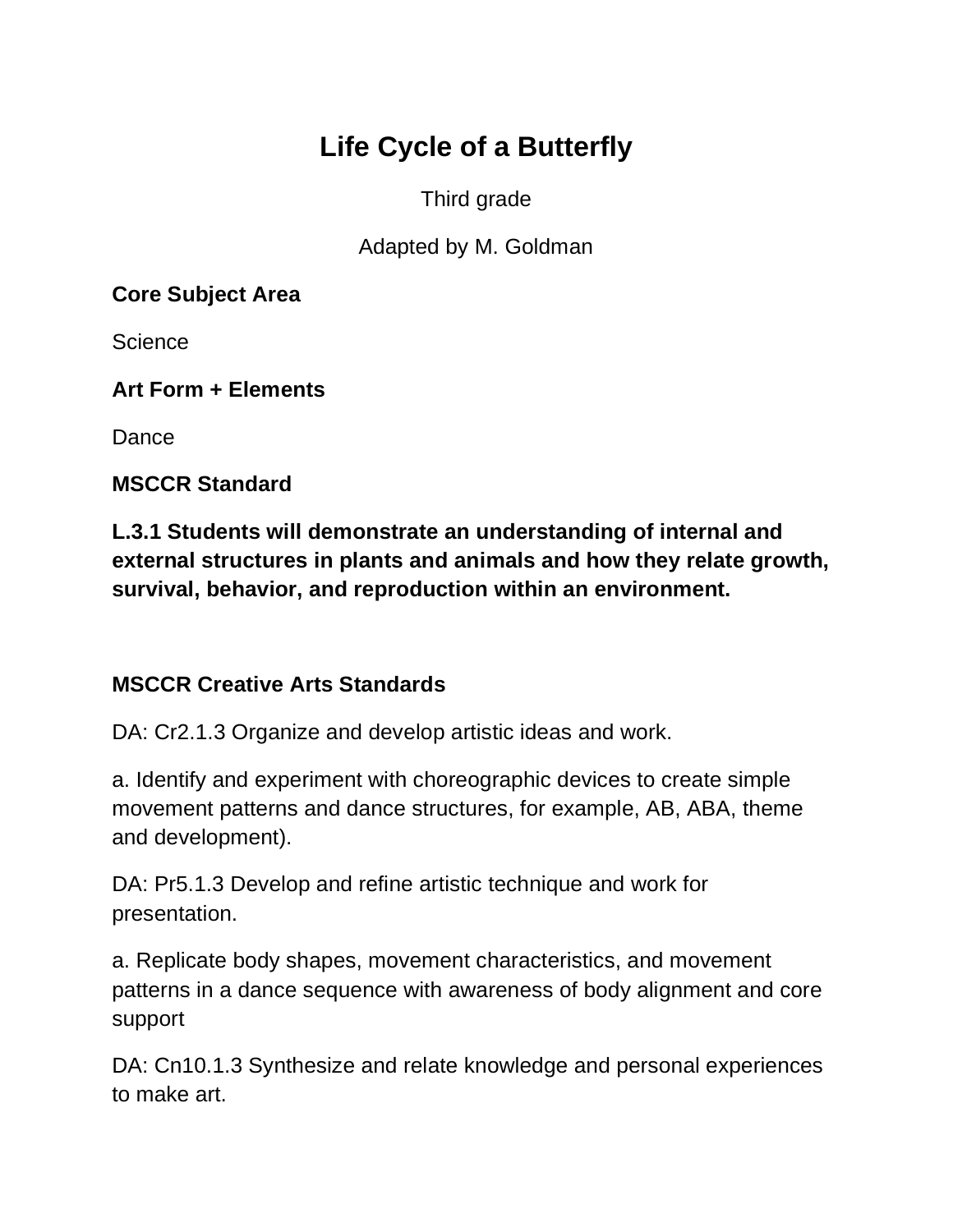a. Compare the relationships expressed in a dance to relationships with others. Explain how they are the same or different.

**Materials Needed:** Scarves, Music, Chart Paper, markers, action word/character cards for *In the Tall, Tall Grass.* If you don't have access to scarves, you can use a popsicle stick with a crepe paper streamer taped to it.

## **Vocabulary**

Life cycle **Chrysalis** Egg Larva Pupa Adult **Molting Metamorphosis** 

## **Duration one hour**

(The teacher will build knowledge)

1. Have students explore movement with various styles of music by "scarf dancing. Play each musical piece for about one minute. Have students listen and respond to the music using the beat to adjust the movements. Some music requires soft, smooth, and slow movements- others may be choppy, quick, strong movements. Think about the setting (ocean, air, jungle) of the music and if the music may have an object (ball, butterfly). Also, ask students to convey a feeling. (happy, sad, scared, silly)

*2.* Explain that science is full of movement and can be seen in nature by observing "cycles" (Changing of the seasons, weather, objects in the sky,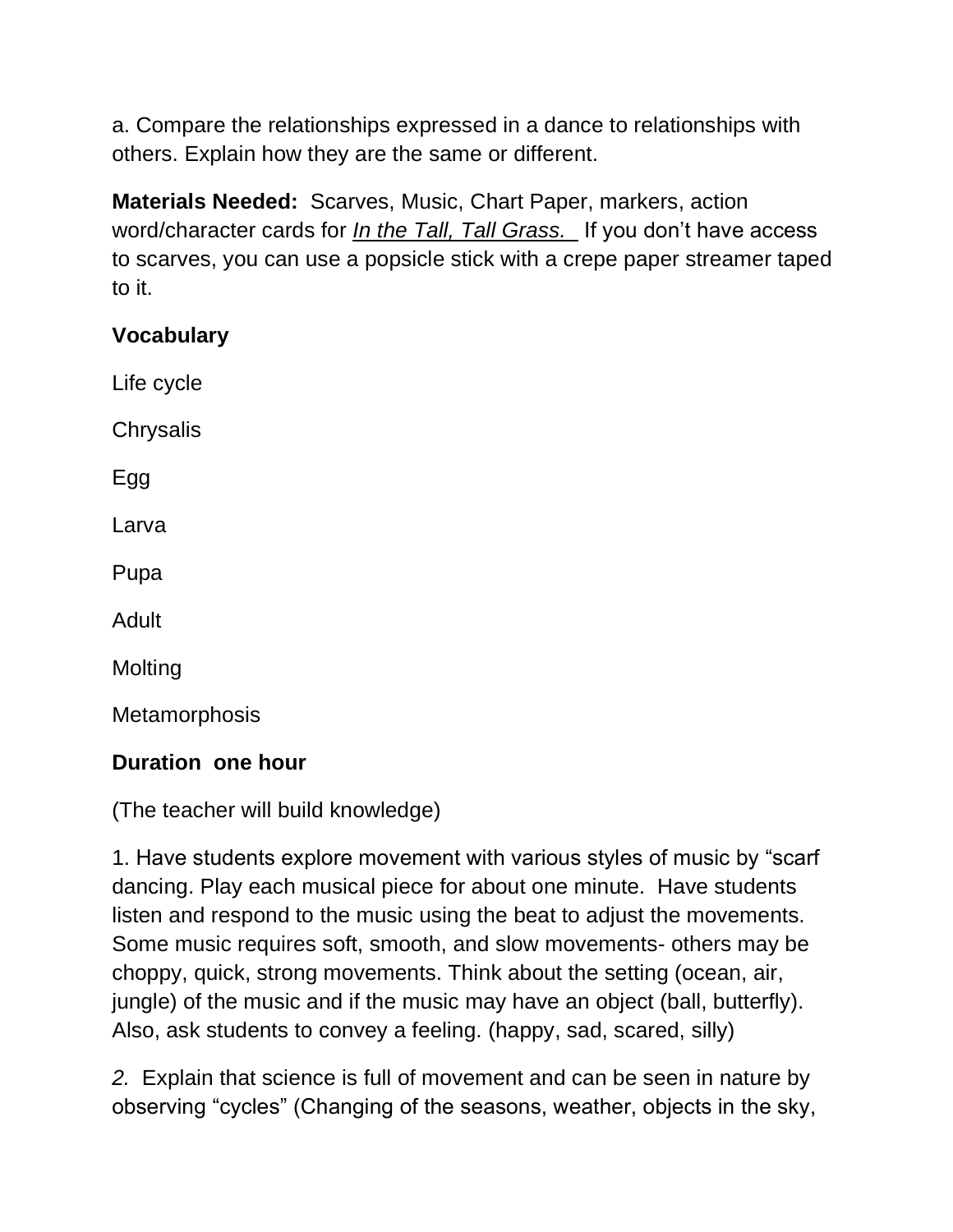water cycle, and life cycles of plants and animals). Provide some context for life cycles by reading informational text, *The Very Hungry Caterpillar*, watching a video, Life Cycle of a Butterfly [\(https://www.youtube.com/watch?v=V5RSpMQQOpw\)](https://www.youtube.com/watch?v=V5RSpMQQOpw). Introduce essential vocabulary (Egg, larva, pupa, adult, chrysalis, molting) through movement/drama.

*3.* Provide context for interactions and motions of animals and plants within habitats by reading In the Tall, Tall Grass by Denise Fleming (video of book included in resources below) and recording the action words/animal characteristics using chart paper.

*4.* Transition students to working collaboratively using partners or small groups of three by modeling how to create a three-step dance using action words from the book. (Ex**. Dart**, **dip,** hummingbirds **sip**) Provide groups with character cards and matching action words from the story. Encourage students to use different levels (high, medium, and low). After students have collaborated to create a three-step dance and practice their dances, form a large circle, and read the book again with each group performing or echoing by mirroring their movements. Ask students how some dances are similar and how they are different. (Example- Maybe flying animals had similar movements)

*5.* Have students move to groups of four and create a collaborative dance about the life cycle of the butterfly and perform their dance for the class.

*6.* Close by having students write or illustrate their life cycle dances and explain their movement choices and how they relate to each stage in the cycle or vocabulary words in their journals. Invite students to compare/contrast dances.

### **Resources**

Holly Triplet- Lesson idea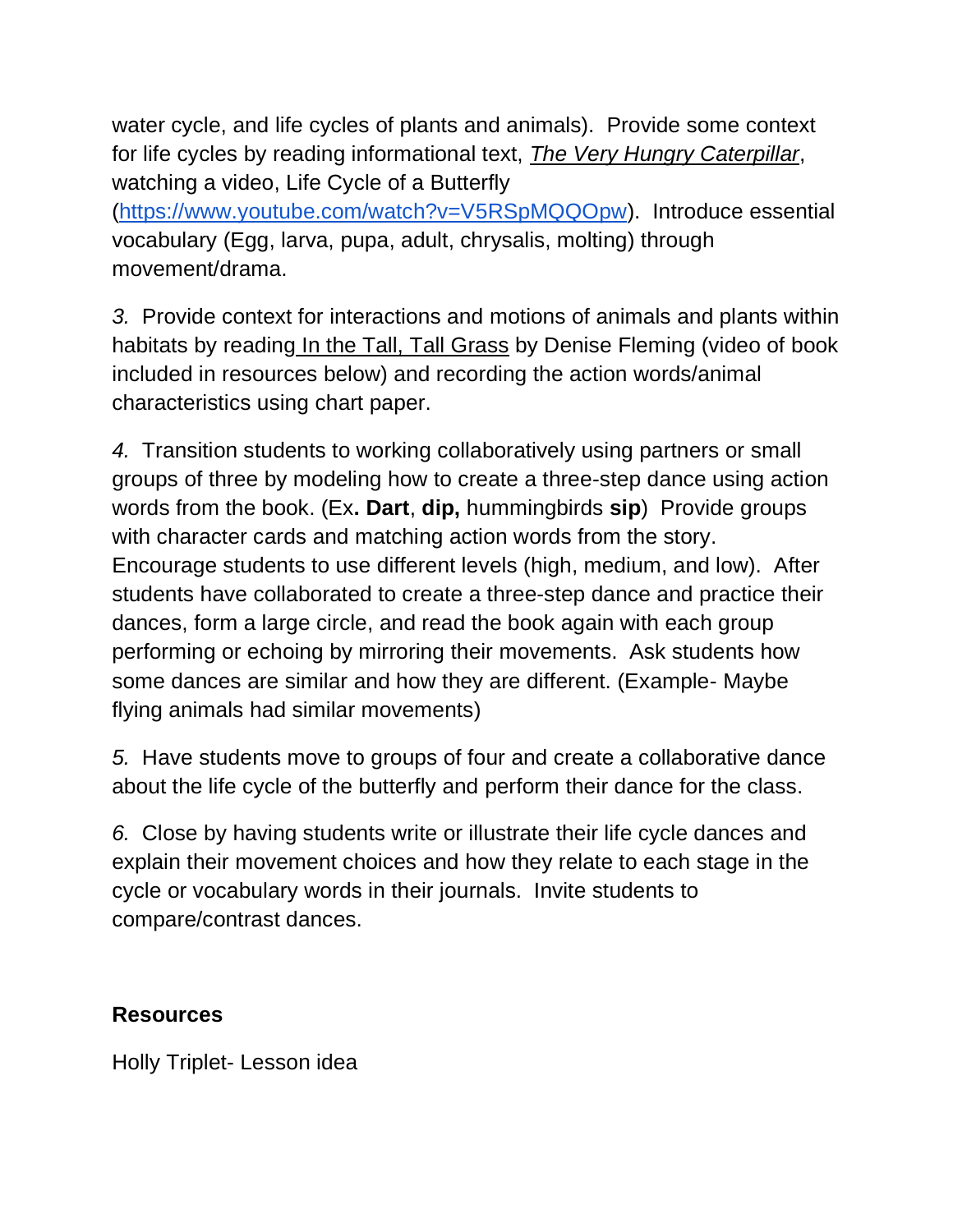Rachel Pomeroy - Streamers substitution

Butterfly life cycle - <https://www.youtube.com/watch?v=V5RSpMQQOpw>

In the Tall, Tall Grass - <https://www.youtube.com/watch?v=bEOtKF0WoUo>

| caterpillars            | crunch         | munch         | lunch        |
|-------------------------|----------------|---------------|--------------|
| <b>Hummingbird</b><br>S | dart           | dip           | sip          |
| bees                    | strum          | drum          | hum          |
| wings                   | Crack          | Snap          | flap         |
| ants                    | Pull           | Tug           | lug          |
| <b>Snakes</b>           | <b>Slip</b>    | slide         | glide        |
| moles                   | ritch          | ratch         | scratch      |
| beetles                 | <b>skitter</b> | <b>SCUITY</b> | hurry        |
| tongues                 | zip            | zap           | snap         |
| bats                    | lunge          | loop          | <b>SWOOD</b> |